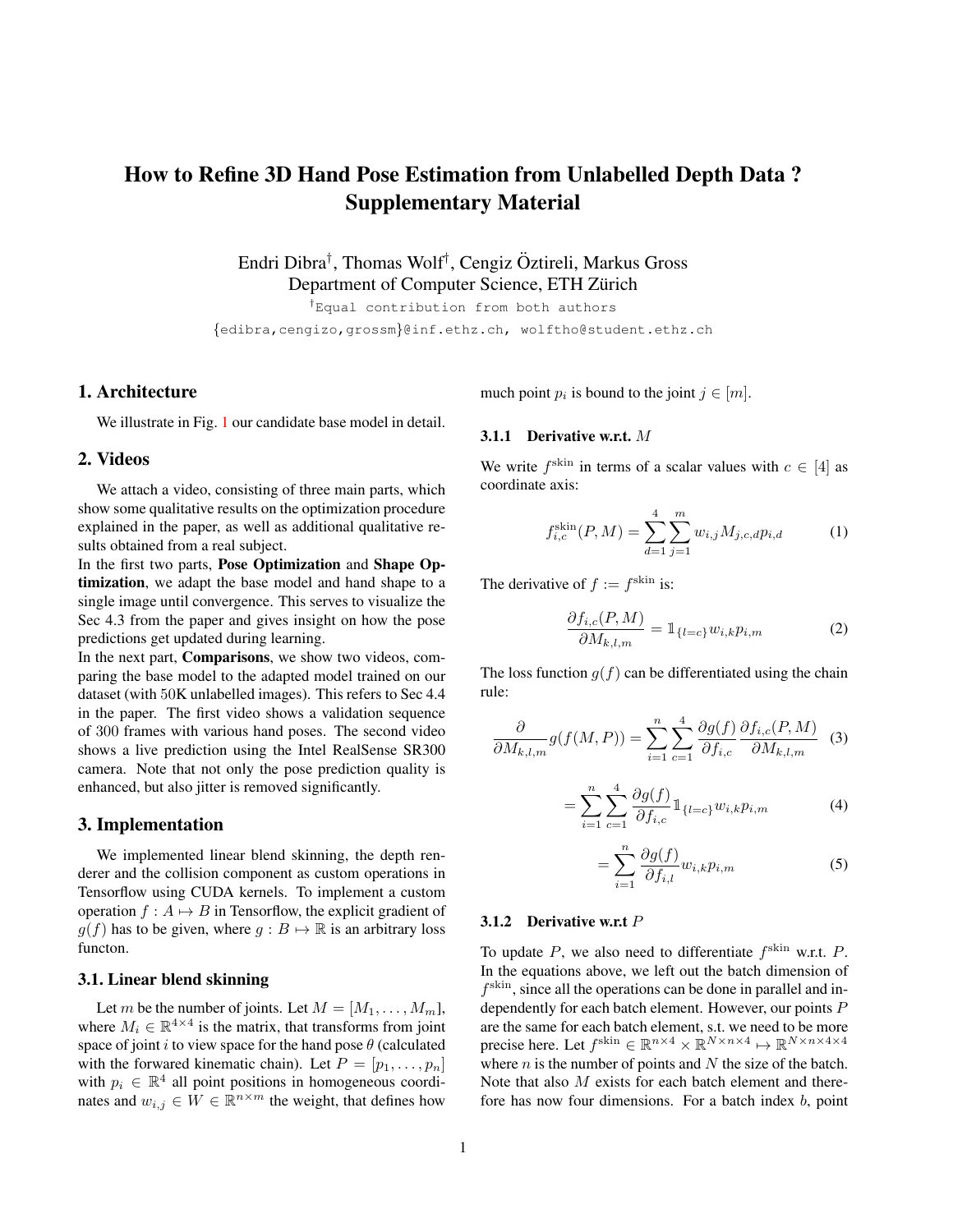

<span id="page-1-0"></span>Figure 1. CNN architecture of the base model

index  $i$  and coordinate index  $c$  we rewrite Eq. [1](#page-0-0) as:

$$
f_{b,i,c}^{\text{skin}}(P,M) = \sum_{d=1}^{4} \sum_{j=1}^{m} w_{i,j} M_{b,j,c,d} p_{i,d} \tag{6}
$$

Taking the derivative of  $f := f^{\text{skin}}$  gives:

$$
\frac{\partial f_{b,i,c}(P,M)}{\partial p_{k,l}} = \mathbb{1}_{\{k=i\}} \sum_{j=1}^{m} w_{i,j} M_{b,j,c,l} \tag{7}
$$

And the derivative of  $g(f)$  is given by:

$$
\frac{\partial}{\partial p_{k,l}} g(f(M, P)) = \sum_{b=1}^{N} \sum_{i=1}^{n} \sum_{c=1}^{4} \frac{\partial g(f)}{\partial f_{b,i,c}} \frac{\partial f_{b,i,c}(P, M)}{\partial p_{k,l}} \n= \sum_{b=1}^{N} \sum_{i=1}^{n} \sum_{c=1}^{4} \frac{\partial g(f)}{\partial f_{b,i,c}} 1_{\{k=i\}} \sum_{j=1}^{m} w_{i,j} M_{b,j,c,l} \n= \sum_{b=1}^{N} \sum_{c=1}^{4} \frac{\partial g(f)}{\partial f_{b,k,c}} \sum_{j=1}^{m} w_{i,j} M_{b,j,c,l}
$$
\n(8)

## 3.2. Depth Renderer

Let  $f := f^{\text{depth}}$ . The derivative of a loss function  $g(f)$ for  $c \in \{x, y, z\}$  is given by:

<span id="page-1-1"></span>
$$
\frac{\partial}{\partial p_{l,c}}g(f(P)) = \sum_{i=1}^{120} \sum_{j=1}^{120} \frac{\partial g(f_{i,j})}{\partial f_{i,j}} \frac{\partial f_{i,j}(P)}{\partial p_{l,c}} \qquad (9)
$$

with

$$
\frac{\partial f_{i,j}(P)}{\partial p_{l,x}} = h(l,P)(j - p_{l,x}) \tag{10}
$$

$$
\frac{\partial f_{i,j}(P)}{\partial p_{l,y}} = h(l,P)(i - p_{l,y})\tag{11}
$$

$$
\frac{\partial f_{i,j}(P)}{\partial p_{l,z}} = -\mathbb{1}_{\{l = \operatorname{argmax}_k(\operatorname{depth}_{i,j}(p_k))\}} \phi(p_l) \tag{12}
$$

where

$$
h(l, P) = \mathbb{1}_{\{l = \arg\max_{k}(\text{depth}_{i,j}(p_k)) \land \phi(p_l) > 0\}} \frac{4(1 - p_{l,z})}{r^2} \left(1 - \frac{(j - p_{l,x})^2 + (i - p_{l,y})^2}{r^2}\right) \tag{13}
$$

To implement the loops over the image from Eq. [9](#page-1-1) efficiently, we can make use of the finite spatial support of  $\phi$ and loop only over a range of  $\{p_{l,x} - r, \ldots, p_{l,y} + r\}$ for each point  $p_l$ , which is for some indices  $i, j$  with  $1 \leq$  $i, j \leq 120$  fulfilling  $l = \operatorname{argmax}_{k}(\operatorname{depth}_{i,j}(p_k)).$ 

# 3.3. Collision Component

Let  $B := [b_1, \ldots, b_m] \in \mathbb{R}^{m \times 3}$  the joint positions,  $C \subset$  $\mathbb{N} \times \mathbb{N}$  be all joint indices paired with their parent. Let  $\mathcal{L} :=$  $\mathcal{L}^{\text{coll}}$  and  $f := f^{\text{coll}}$ . We define f by:

$$
f(a, b, p) = \max(0, \min(f_1(a, b, p), f_2(a, b, p))) \quad (14)
$$

with

and

$$
f_1(a, b, p) = (0.5h)^2 - \text{dist}_h(a, b, p) \tag{15}
$$

$$
f_2(a, b, p) = r^2 - \text{dist}_r(a, b, p)
$$
 (16)

where  $dist_h(a, b, p)$  and  $dist_r(a, b, p)$  are the squared distances of a point p from  $\mu = \frac{a+b}{2}$  in cylindrical coordinates of a cylinder with endpoints  $\overline{a}$  and  $\overline{b}$  and height  $\overline{h}$ :

$$
dist_h(a, b, p) = \left(\frac{2}{h}(b - \mu)^T (p - \mu)\right)^2
$$
 (17)

$$
distr(a, b, p) = ||p - \mu||2 - disth(a, b, p)
$$
 (18)

The derivative of  $g(\mathcal{L})$  is given by:

$$
\frac{\partial}{\partial b_l} g(\mathcal{L}(B)) = \frac{g'(\mathcal{L})}{m} \sum_{(i,j) \in C} \sum_{k=1}^m \mathbb{1}_{i \neq k, j \neq k} \frac{\partial f(b_i, b_j, b_k)}{\partial b_l}
$$
\n(19)

with

<span id="page-1-2"></span>
$$
\frac{\partial f(b_i, b_j, b_j)}{\partial b_l} = -\mathbb{1}_{\{\min(f_1, f_2) > 0\}}\n\left(\mathbb{1}_{\{f_1 < f_2\}} \frac{\partial \text{ dist}_h}{\partial b_l} + \mathbb{1}_{\{f_1 > f_2\}} \frac{\partial \text{ dist}_r}{\partial b_l}\right)\n\tag{20}
$$

and

<span id="page-1-3"></span>
$$
\frac{\partial \operatorname{dist}_h(b_i, b_j, b_k)}{\partial b_l} = \frac{4}{h} \sqrt{\operatorname{dist}_h} \cdot \begin{cases} b_i - b_k, & \text{if } l = i \\ b_k - b_j, & \text{if } l = j \\ b_j - b_i, & \text{if } l = k \end{cases} (21)
$$